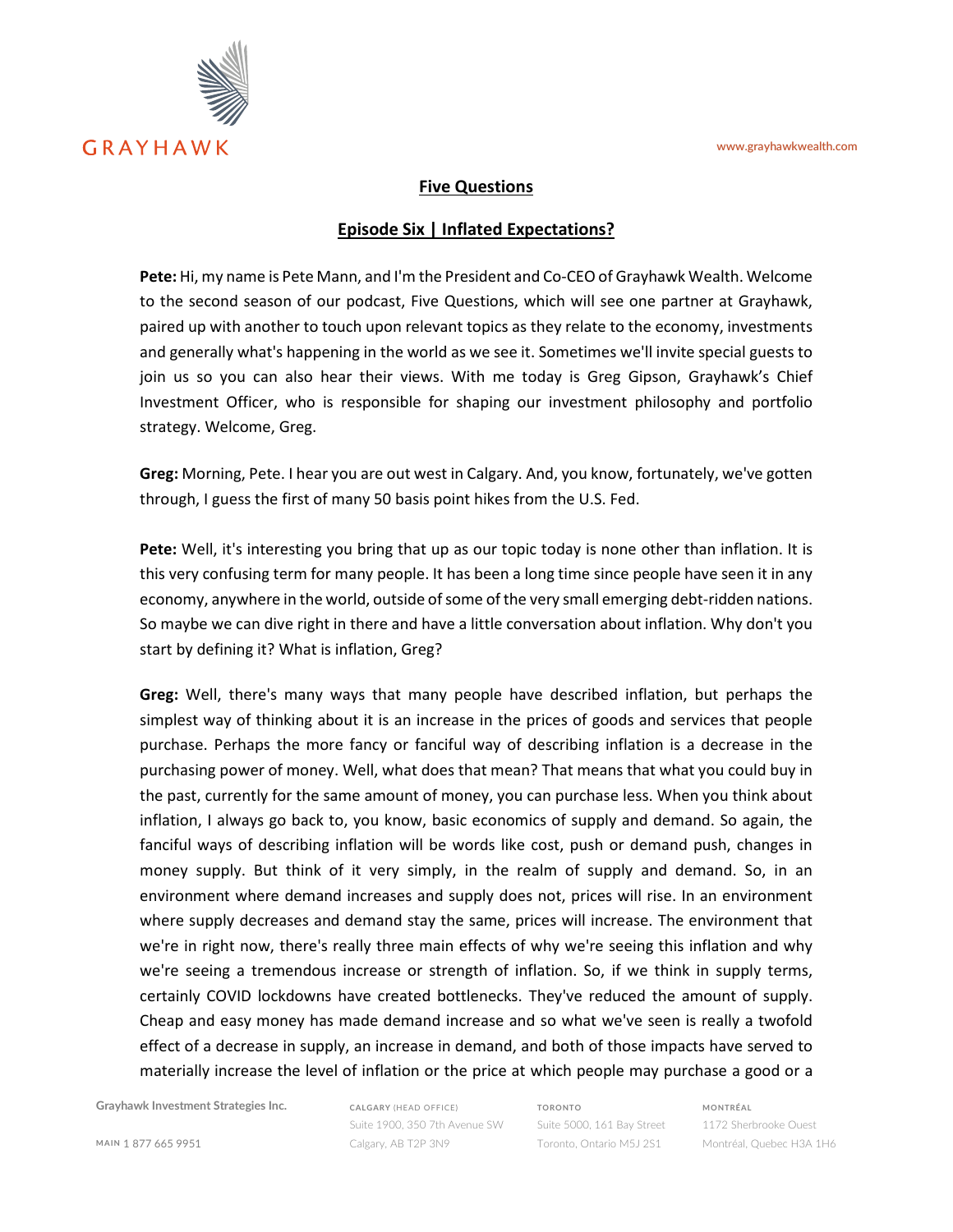service.

**Pete:** Thank you for that, Greg. That's really helpful. Maybe we can talk a little bit about some of the structural forces at play in the world today as it relates to inflation.

**Greg:** So, when you look over the last 40-50 years, whatever time frame, you see that the environment, the economic environment has been very deflationary. This is very clearly driven by a number of long-term megatrends. Increase in level of debt, aging demographics, increased innovation, or technological advancement, increases in productivity and globalization. All of those forces have combined to really create a long-term deflationary environment. What have we seen in the past year that perhaps has changed that? Well, debt demographics, innovation and productivity all continue on the same trend that they have been. Globalization is the one aspect that has changed. So certainly, the invasion of Ukraine by Russia, certainly the longer term impacts of COVID have actually served to reduce the level of globalization. And in doing so, that has an increase or a positive effect on rising inflation. Now, you combine those macro or global megatrends with the short term impacts we've seen coming through COVID, the invasion of Ukraine, and you've had this imbalance in supply and demand. And there's only two ways to fix that imbalance. One, impact the level of supply, right, increasing supply will bring prices down. And two, decreasing demand. And I think the second impact of decreasing demand really will serve to reduce the consumption of individuals and lower the prices in the market.

**Pete:** So effectively, if I can jump in, what you're really saying is, is that the forces that push prices up are also the very same forces that prevent people from being able to buy more, thus limiting the actual demand mechanism, thus reducing it, obviously bringing prices back down.

**Greg:** Correct. It's almost back to the days of economics 101, simple supply and demand. If you just think in those terms, the environment that we're in is really a perfect storm of constrained supply, somewhat unconstrained demand given the amount of easy money in the system. Those two forces together really explain the type, the level, the magnitude of inflation that we've seen certainly over the last six months, if not over the last 12 months.

**Pete:** So maybe we can talk a little bit about what the impact has been of inflation on various commodities. Everyone sees it, obviously, at the gas tank. There is this old adage, which I know you've expressed on many occasions, the cure for high prices is high prices. And effectively it goes back to what we were just talking about a moment ago. But maybe you could touch a little bit about energy, oil, food, some of these primary inputs for a family and the challenges that inflation is bringing towards that.

**Greg:** Now, it's an interesting, interesting question. And, you know, it's the chicken and the egg question. So, does commodity strength lead inflation or is it led by inflation? And I would argue that it is a leading indicator of inflation. When you look at commodities in general, it's oil or metals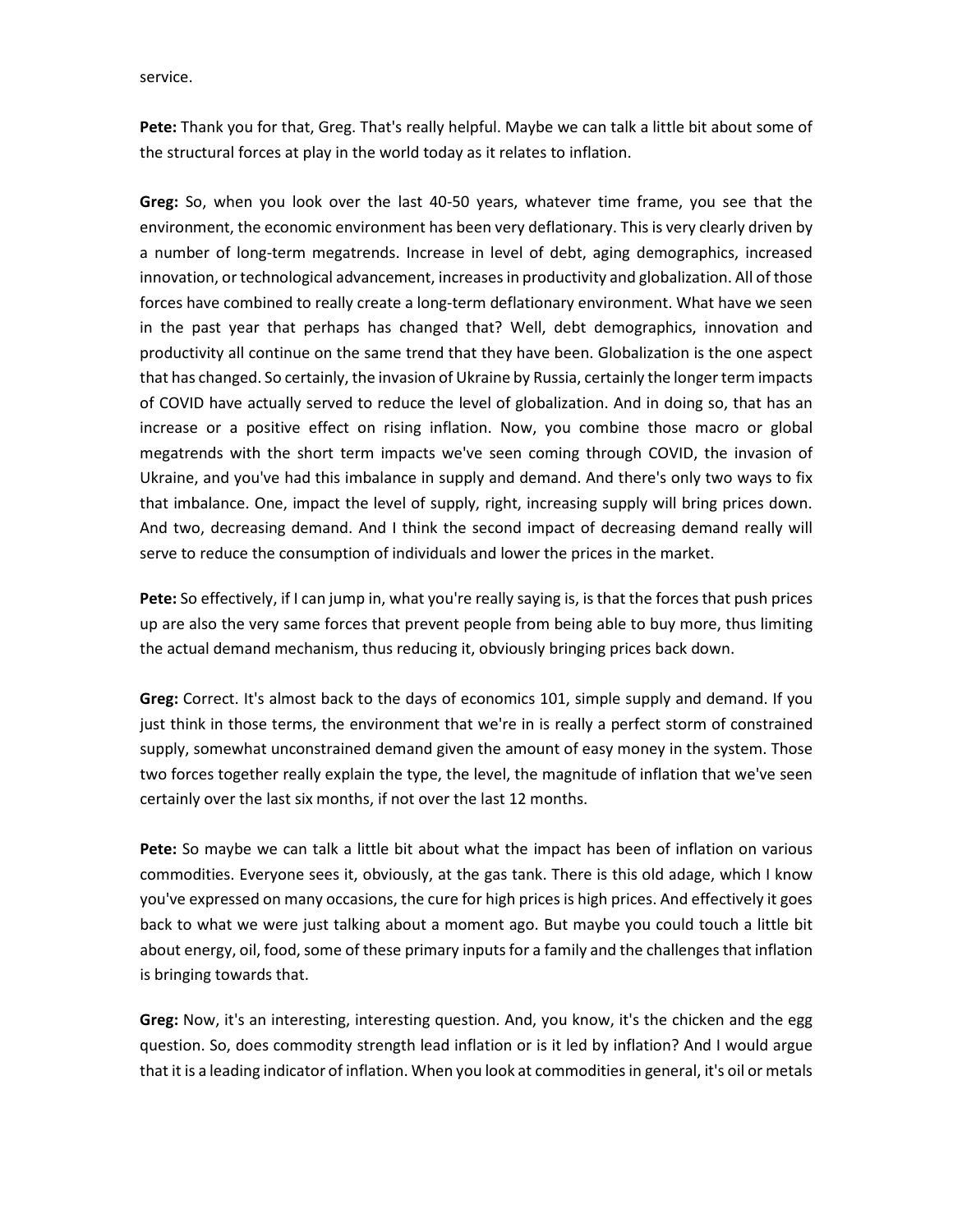or food. They suffer from that same conundrum that we just spoke about of constrained or reduced supply and increased or consistent levels of demand. So, what we're seeing in those markets is understandable and really a result of that perfect storm that permeates throughout all goods and services, whether it's oil or food or metals, or semiconductor chips, whatever the case may be, it's really the confluence of these two forces that are working in unison to increase the level in freight inflation, increase pricing for the average consumer. When I think about commodities and in general and you think about oil, certainly in the current environment, in the macro environment and the geopolitical environment, there's been a move to alternative energy sources or a focus on green energy. This has had an impact of decreasing supply. I think it's always important to remember that OPEC can control supply, if not at the margin, materially so. So our focus and our interest is in those commodities where there is not that price control mechanism. And in that space, that's where we see certainly metals being in that case, food in particular. And of all the different commodities, I think food is actually one of the biggest challenges that we as a global society are going to face because you can't simply plant a new crop if you miss the season. And that I think in the short term, if not the medium term, is going to be the biggest challenge for the average family because while you may choose to walk rather than drive your car, it's a very difficult choice when it comes to feeding your family.

**Pete**: Yeah, it's so interesting you know, what many people may not know or be aware of is that the Ukraine is one of the largest wheat producers in the world. And of course, as you rightly point out, in a couple of months, it's crop time and how to supply get out. What are the mechanisms that enable that? And people can already start to feel some of that pressure. You know, if I can go back for a minute just to sort of put something in terms, I think for our audience that's so helpful if you think about it. About 18 months ago, you started to see minimum wages start to rise. So, at the very low level of lowest level of income in developed nations, primarily, you started to see some of this inflationary pressure on costs that was coming in the form of labor. That, as you point out, has since hit almost everything else. But an example that so many of our audience will understand is really this perspective around real estate and the migration patterns of people during COVID. They have gone to some economies and some geographies where there was much less supply with no anticipation of the growth that has materialized. And what that has done to the prices of homes that underlie that on that supply demand equation, this is yet another inflationary pressure that people can't seem to escape.

**Greg:** Absolutely. If you look at the U.S. data, I think what you'll see is that the average job hopper, so the person who changes jobs has been able to secure on average, upwards of a 10% increase in their nominal wage. For workers who have chosen to stay at their firm, again on average have been able to increase their nominal wages by approximately 5%. So, in some ways, that wage increase is helping to offset some of the inflationary pressure as far as a consumption perspective, but what it does is it maintains or increases the level of demand. So, if you don't fix the supply side and you're adding to the demand side, it should not come as a surprise that inflation is moving in the direction that it is.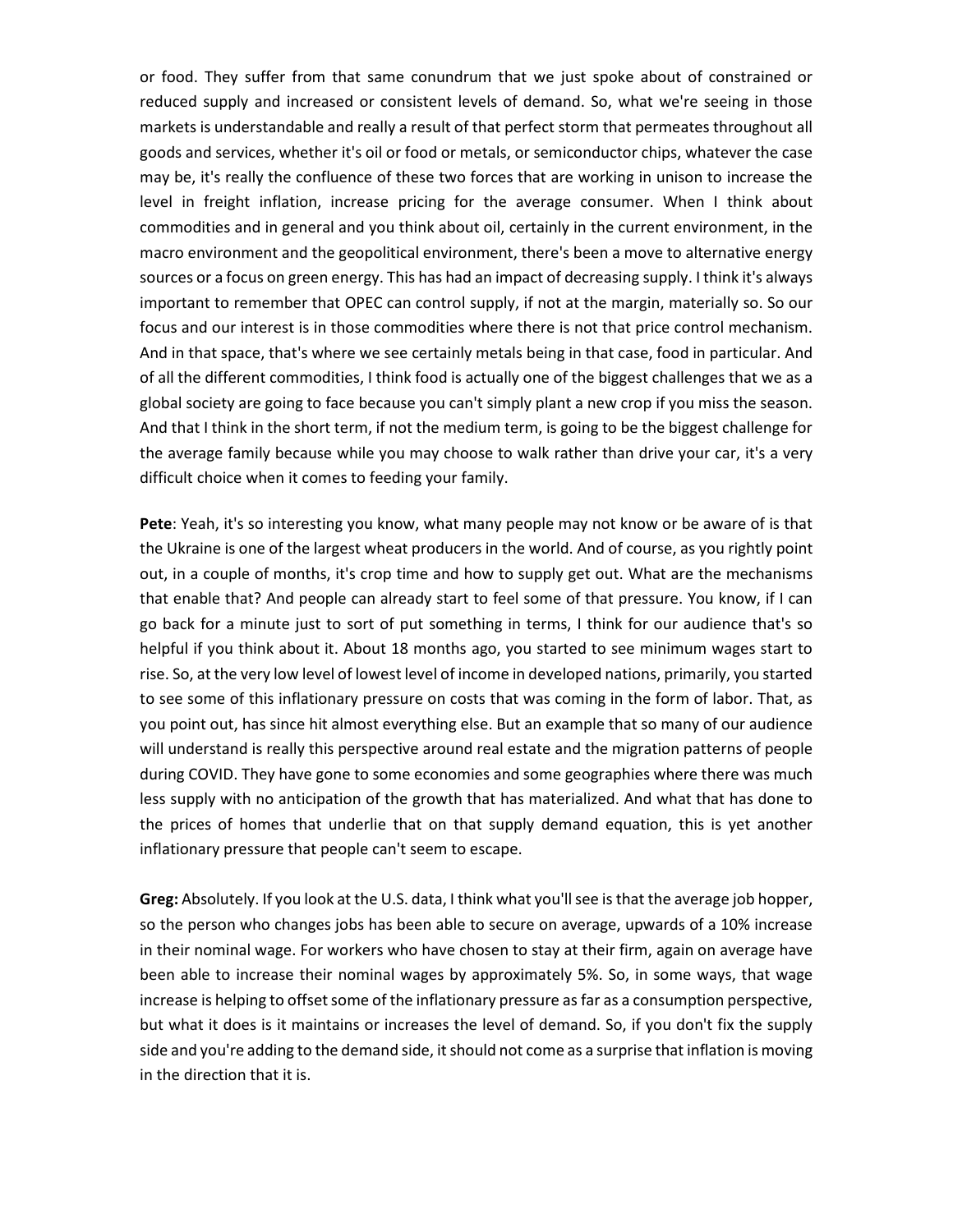**Pete**: That's so helpful, Greg thank you. So, if we start to put this in the form of a portfolio or people's expected rate of return, almost the entirety of both, our careers, inflation has sat somewhere in the neighborhood of 2%. And so, when people would look for a rate of return over and above inflation, it required a fairly nominal return to be able to capture that. Today, we know parts of the world where inflation is running at high single digit. And of course, the question that we often are posed is how clients earn a real rate of return over and above that. And maybe you could touch a little bit firstly by defining what the real rate of return actually is. And then maybe more specifically, talking about some of the, the ways in which we're trying to think about that.

**Greg:** Well, this is maybe some of the, you know, financial services jargon that we like to use, real versus nominal. So, think of it simply as nominal is the actual number. The actual return, the actual interest rate, the real yield, or the real interest rate is the nominal less inflation. So, it's always going to be a smaller number. And so that's where you see stories in the news about nominal interest rates being some level, real interest rates still being negative. So, if you look across fixed income bonds around the world, you still see that many real yields are still negative. And from that perspective, perhaps public market bonds or fixed income have been not very attractive, certainly over the last year and a half and in the short to medium term are likely to continue to be unattractive. When you look at different asset classes globally over the long term and again, we don't like hyperbole or absolutes, but public market equities have typically been the best hedge against inflation over the long term. However, in the short term, where we're in this type of market and really what has happened in 2022 has been a very high level of uncertainty. Markets do not like uncertainty and that's why we've seen weakness across public market equities, certainly over the last four to six months. With the Fed speech yesterday, we saw the market rally quite strongly because in some ways that level of uncertainty was reduced. But the power of inflation, you know, this is a long, a long tail to the problem. So, as you may recall, when we spoke about COVID two years ago, we were generally positive that economies would come out of it. But we always professed that the impact or the tail of the impact of COVID would be quite long. When it comes to inflation we've been in the in the transitory camp. I think that we're still in the transitory camp. It's just we think in terms of quarters and years and not weeks and months. So again, I hearken back to these megatrends that are deflation area in nature, maybe some offset with de-globalization. So, what does that mean? It just means that inflation structurally may be slightly higher than where it is. But in the long term, we would expect it to be lower than what we're seeing in the current environment. So, the question then is how do you position in this type of environment? Well, certainly within public market equities, there's a benefit to favor markets or favor geographies that have a larger exposure to commodities. So, think of Canadian equities Australian equities. You know, there was a recent report out yesterday looking at dividends and our dividends, a way of fighting inflation and their research said, no, it's not. But in our opinion, really within equities, when you look at COVID, you know, coming out of the initial market sell off,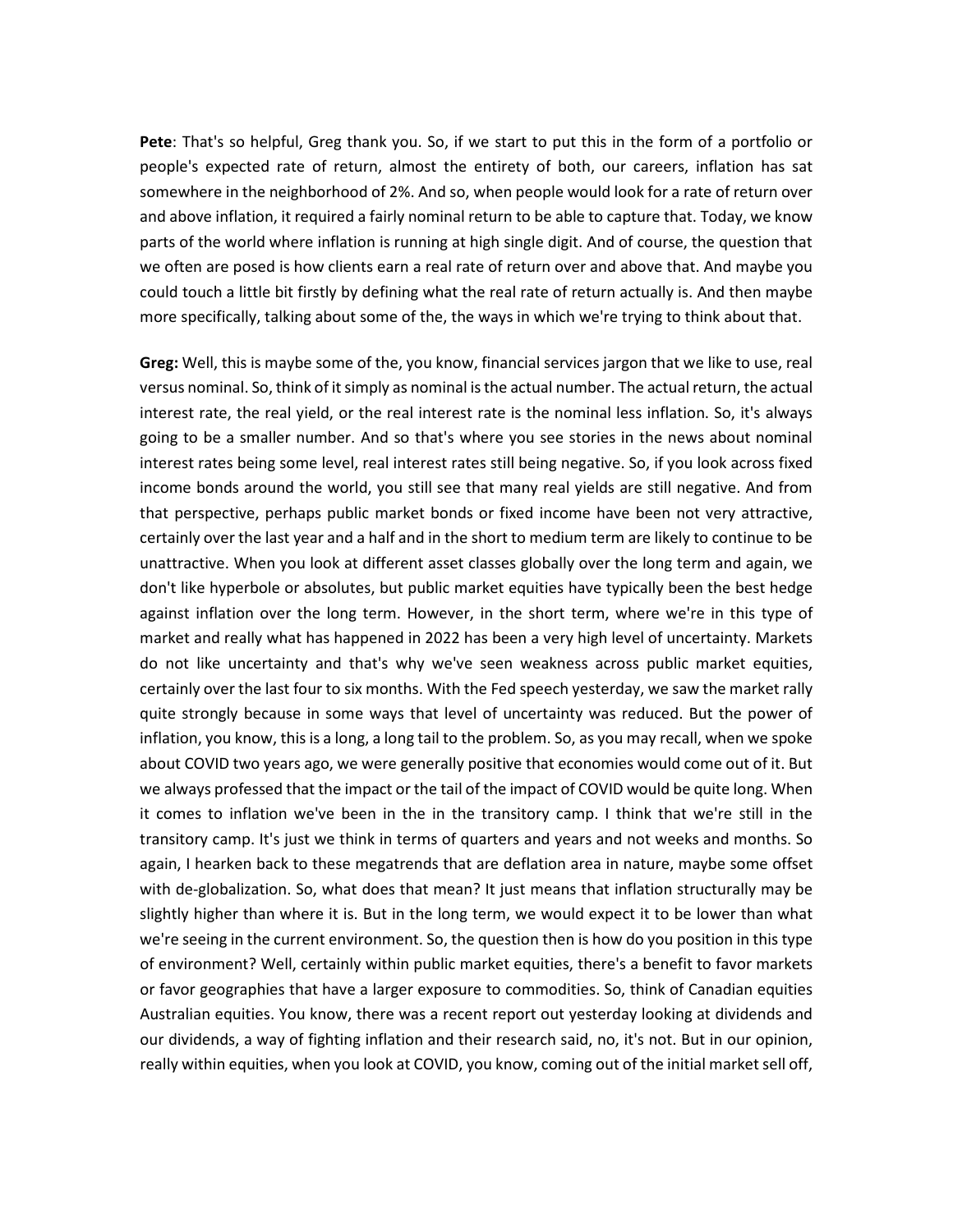it was really that, you know, work from home trade. Then we saw kind of throughout last year, you know, the reopening trade in equities. I think what we've seen in 2022 is the stuff people need trade.

So, what do people need? You know, they need consumer staples, right? They need food, they need energy consumption, and it's really gone back to basic needs. And that's where I think public market equities sit. Within fixed income, our preference would be in the private side: private credit, private debt. So, areas of the market where you can capture a higher level of yield or income with a lower level of volatility. And we're seeing in public markets and certainly even in public market space, reducing the level of interest rate sensitivity because we expect certainly today and it changes every day so who knows but the U.S. ten year at 3% that, you know, is likely to continue to creep higher. When we think about consumer spending, so in this environment where we are seeing wage growth, where we've seen healthy household balance sheets, healthy level of savings, coupled with that higher nominal wages, consumer spending is actually in a pretty good space.

The corporate side, the corporate balance sheet is a little bit different. So, while profits have been strong, earnings have been strong, the number one concern that companies are coming out with is concerns over supply chain disruptions. So, when you couple that, so supply chain disruptions increase the cost of acquiring inputs when you have increasing wages, again, an increase in the cost of inputs, that only serves to reduce corporate profitability if the companies are not able to then charge a higher price for their goods in the market. So, we're just in this virtuous cycle right now. And some of it is self-compounding and it really leads back to the causes of inflation and how can you fix them. And if you think of the supply and demand, again, very simple, so what can the Fed control or any central bank control? They can control demand, so raising interest rates will make it more expensive to borrow. They can decrease the supply of money in the economic system. So again, reducing the supply, making it harder for people to have cash to acquire goods. What the Fed cannot do is impact the supply of goods. And if you look at recent data that has come out, certainly there's been some improvement in shipping rates, tanker rates, cost of freight, whatever metric you look at, we've seen a bit of curtailment from the prior excessive levels. So, we do see modest, albeit small improvement in the supply side. But that's really from a long-term perspective. That's the structural issue that needs to be solved is the supply side and not the demand side.

**Pete:** So, Greg, maybe for our final question, could you share with us some of the learnings that we could garner from the past that would give us some insight as to how we're thinking about today and going forward?

**Greg:** Well, I think that you know, markets, economies, always move in cycles, right? There's ebbs and flows to positive news, negative news. You know, there's been countless number of articles written about, you know, what happened in the 70s or what happened in the late 90s or 2006 to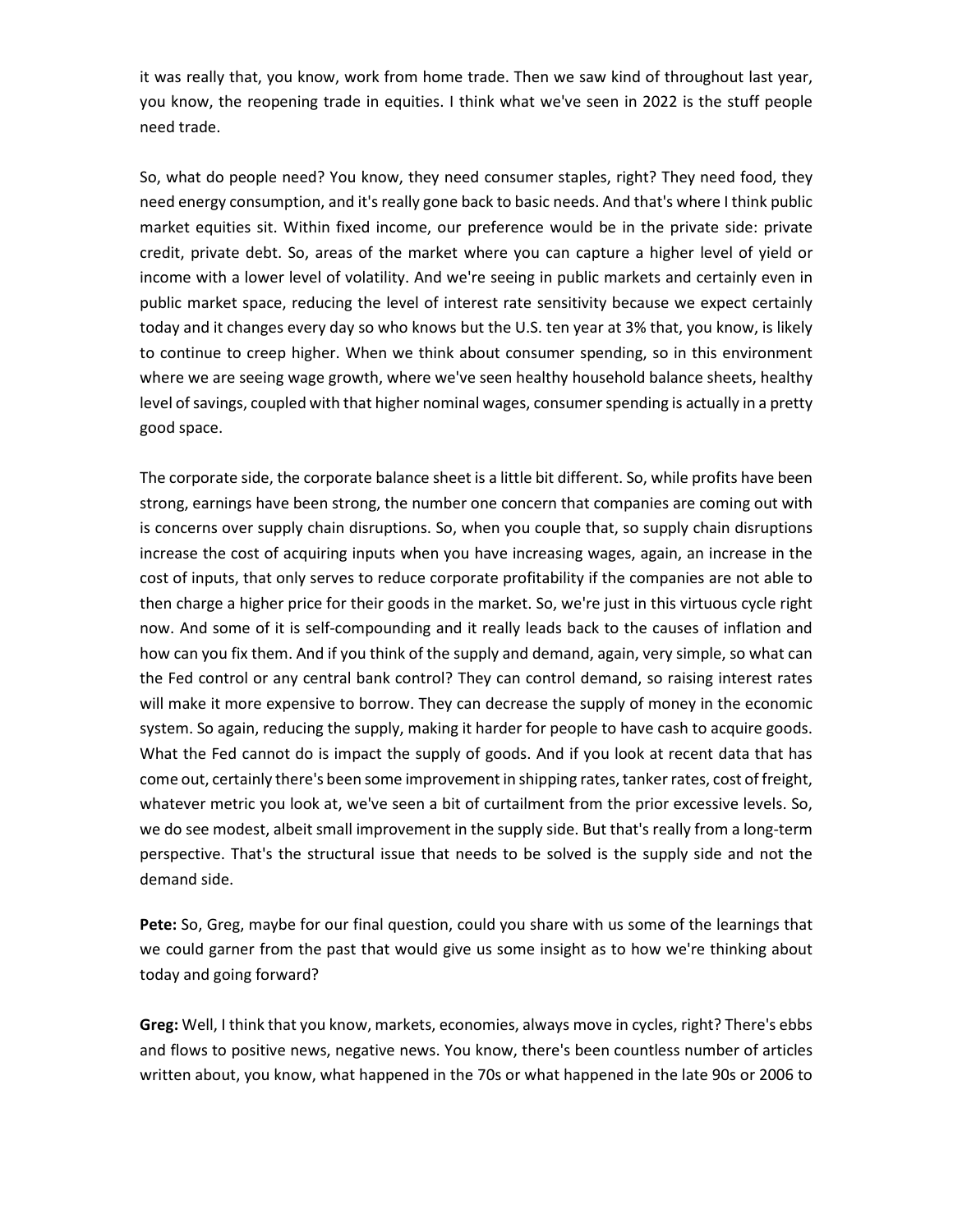2008. There are all these different extrapolations. I think that the environment that we're coming out of, you know, is just a confluence of corrections or adjustments that were made in the past to solve past problems and that's kind of coming home to roost a little bit. And a lot of that has to do with cheap and easy money. Right. It's with low interest rates, consumption will always be high because you're not being paid to hold cash. If you put money in your bank account you're earning, what, 1/10 of 1%. Why would you not go out and buy Bitcoin or your favorite meme stock? And so, in some ways, what the Fed is doing is really just a normalization. So, this is really getting back to a state of long-term consistent growth in markets. And by increasing interest rates, it does increase interest of savers to keep cash in their account. So, they're being paid to hold cash as opposed to consuming. So, in some ways, we're just moving back to a place where we were before, certainly the last two years in many ways have been unique. And I don't like using unique as everyone points to some historical case. But certainly, the last two years coming out of COVID have been a unique situation where money has been easy and cheap. And you hear acronyms like Tina: There Is No Alternative, and so in many ways, from a classical perspective, we've been in what many would call a momentum market. So, returns beget returns, demand begets demand. And in many ways, where we are now is just a rebalancing of sorts. And so, these periods can often be painful in the short term, perhaps the medium term, however you define them. But over the long term, certainly for long term investors, you know, investing in capital markets, gaining exposure to the world of tomorrow is certainly beneficial in the long term with the understanding that the short term, however you define it, can often feel much more painful than it actually is.

**Pete:** It's such a good point. You know, I think one of the things that gets lost in the discussion of sort of short-term nature of all of these issues that you've brought up. It really stems from the fact that the people that oversee capital globally today, many of them have never seen a scenario of a rising interest rate environment. They've never lived through an environment where this transitory period begins, and that is heightening the level of uncertainty and volatility that you were pointing out. And it also, from a perspective of a capital allocator like us or others, creates opportunity. And it allows for you to reform how it is that you want to make sure that the longterm positioning of a portfolio is properly aligned. And I think that that is one of the things that has really been lost in this last decade. Everything has always come back so quickly. We've gone down quickly. We've come back even faster. And typically, that expression of escalator up and elevator down has been what markets have been. And today, or the last 10 or 15 years have really just been, you know, escalator down, escalator up. And those two things, I think, have really fundamentally changed people's level of patience.

**Greg:** And I would even posit at certain times it was escalator down, elevator up.

**Pete:** Yeah. Fair enough. Okay. Thanks very much, Greg. Well, that's it for this episode of season two of Five Questions. I'm Pete Mann, President and Co-Chief Executive Officer of Grayhawk. On behalf of my partner, Greg Gipson, our Chief Investment Officer, we want to thank you very much for listening. We'll be back in two weeks with a new episode. This podcast is for informational